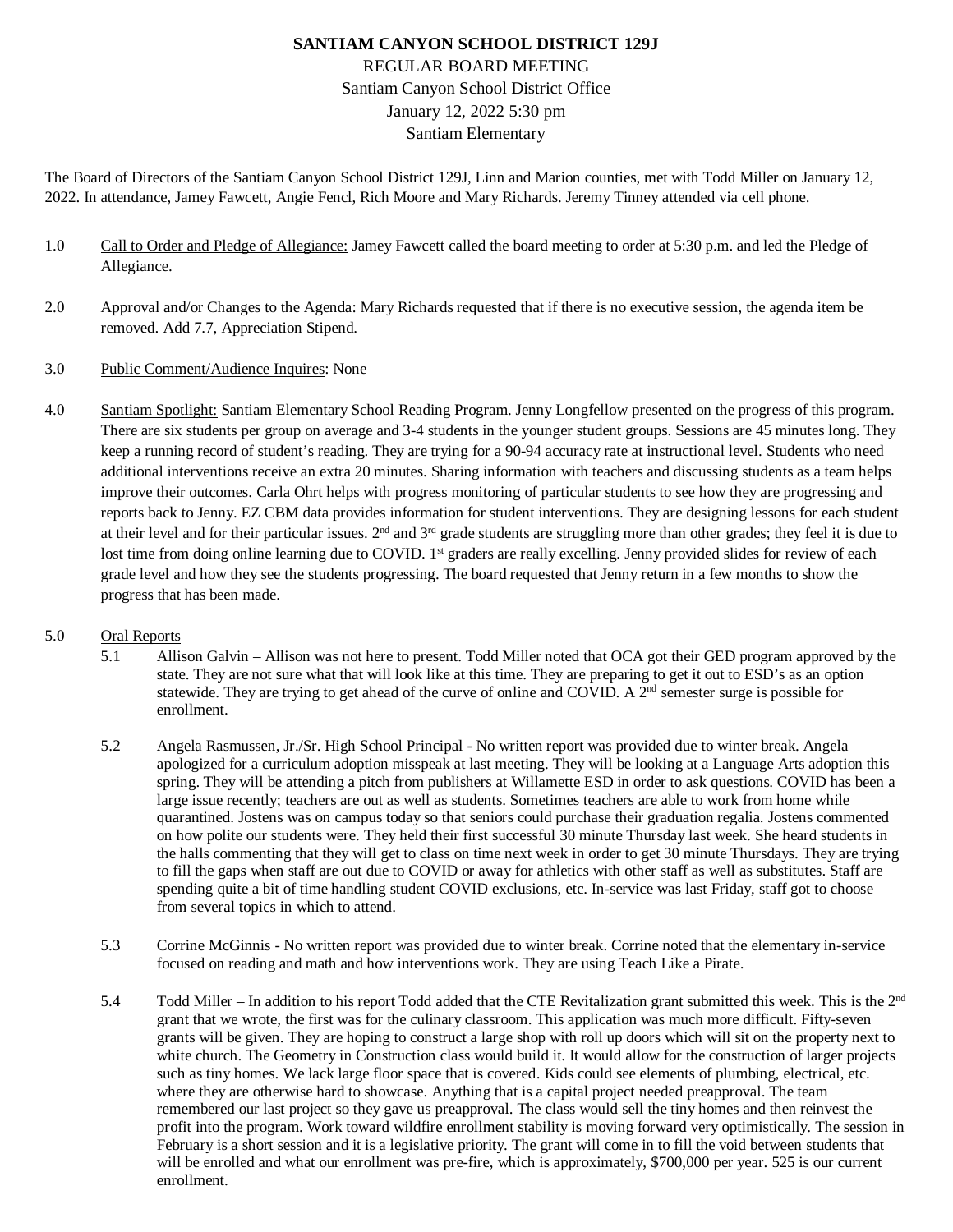5.5 Yvonne Hanna - Todd Miller reported for Yvonne Hanna that numbers are holding steady. Timber revenue keeps pouring in. \$600,000 was expected; so far 1.4 million has been received. When we receive more timber money than budgeted, it becomes a wash. The state reduces our state school fund by the amount over budgeted. Todd indicated that there were no audit findings. Mary mentioned that something was noted on page 54. Todd noted that they are best practice findings that are listed each year. They will discuss this at next meeting when Yvonne is back and they discuss the audit in full.

#### 6.0 Consent Agenda:

Mary asked why we have the expenditure report on the consent agenda. Angie explained that in the past there were concerns regarding payments. Jamey said that it is about transparency. Mary thinks that the financial report should be the approvable item rather than expenditures. Angie Fencl motioned to accept the consent agenda as is, Rich Moore, seconded. Motion passed 5-0.

### 7.0 Action Items:

- 7.1 Award Contract for New Parking Lot by Gymnasium. There is enough money saved from bond proceeds to do this and the SES HVAC project. North Santiam Paving was the only bid. Jamey mentioned that parking is an issue. Students are parking behind the old Stewart's grocery building. The grassy area across from the district office is where we are planning on putting this lot. If we wait to go out to re-bid, we will have wait until the market changes and we are not sure of when or if that will happen. We had a citizen complaint recently regarding parking by the church. Angela spoke to the woman running Meals on Wheels and there is no issue with our staff vehicles parking there. Angie Fencl made a motion to approve the contract, Mary Richards seconded. Motion passed 5-0.
- 7.2 Accept Recommendation to Hire Elizabeth Cole, Instructional Assistant, SES, Angie Fencl made a motion to accept the hire, Rich Moore seconded. Motion passed 5-0.
- 7.3 Accept Recommendation to Hire Jay Steinbaugh, Swing Custodian, SJSHS. See 7.4.
- 7.4 Accept Recommendation to Hire Joey Bias, Night Custodian, SES, made motion for 7.3 & 7.4, Angie Fencl made a motion to accept 7.3 & 7.4, Mary Richards seconded. Motion passed 5-0.
- 7.5 Approve Resolution 21.22.01, LBL Local Service Plan 2021-2023, Tier 1 & Tier 2 services. Todd mentioned that we get to pick Tier 2 services. Nothing much is new from last year. \$630,000 per year is allotted, however, 80% of that is for Oregon Connections Academy. Rich Moore made a motion to approve the resolution, Angie Fencl seconded. Motion passed 5-0.
- 7.6 Approve the Viewing of "One Flew Over the Cuckoo's Nest" for the Senior English Class. They would like to view the move in order to contrast and compare between the book and the movie. There is foul language and partial nudity. This will require parent permission; students over 18 will not need parent permission. Todd indicated that our policy does not refer to R, only PG movies. Mary suggested that we review and/or revise the policy to allow for R rated movies. Jeremy Tinney made a motion to approve viewing the movie in its full entirety, Mary Richards seconded. Motion passed 5-0.
- 7.7 Appreciation Stipend Todd decided that he wanted to opt of the stipend. Mary feels that Todd should take the stipend, it is for all staff. Mary Richards made a motion to give the stipend to Todd, Rich Moore seconded. Motion passed 5-0.

## 8.0 Information Items:

- 8.1 School Board Recognition Month. All board members were given certificates. We will take a photo of all board members next meeting when all are present.
- 8.2 Discuss How to Proceed with Policy Review. Jamey has had a chance to speak with all of the board members and he has asked if Mary would work with Todd when new policy comes out and bring any change ideas to the board. The board will decide if they could be done in regular session or if a special session is needed. There is no need for a special session before the February meeting.
- 8.3 Budget Calendar. The budget calendar was provided and next month will be on the agenda for approval. A comment was made that no date has been set for negotiations at this time.

#### 9.0 Items for the Next Meeting/s:

9.1 Next Regular Meeting Date: February 9, 5:30 p.m. at Santiam Elementary.